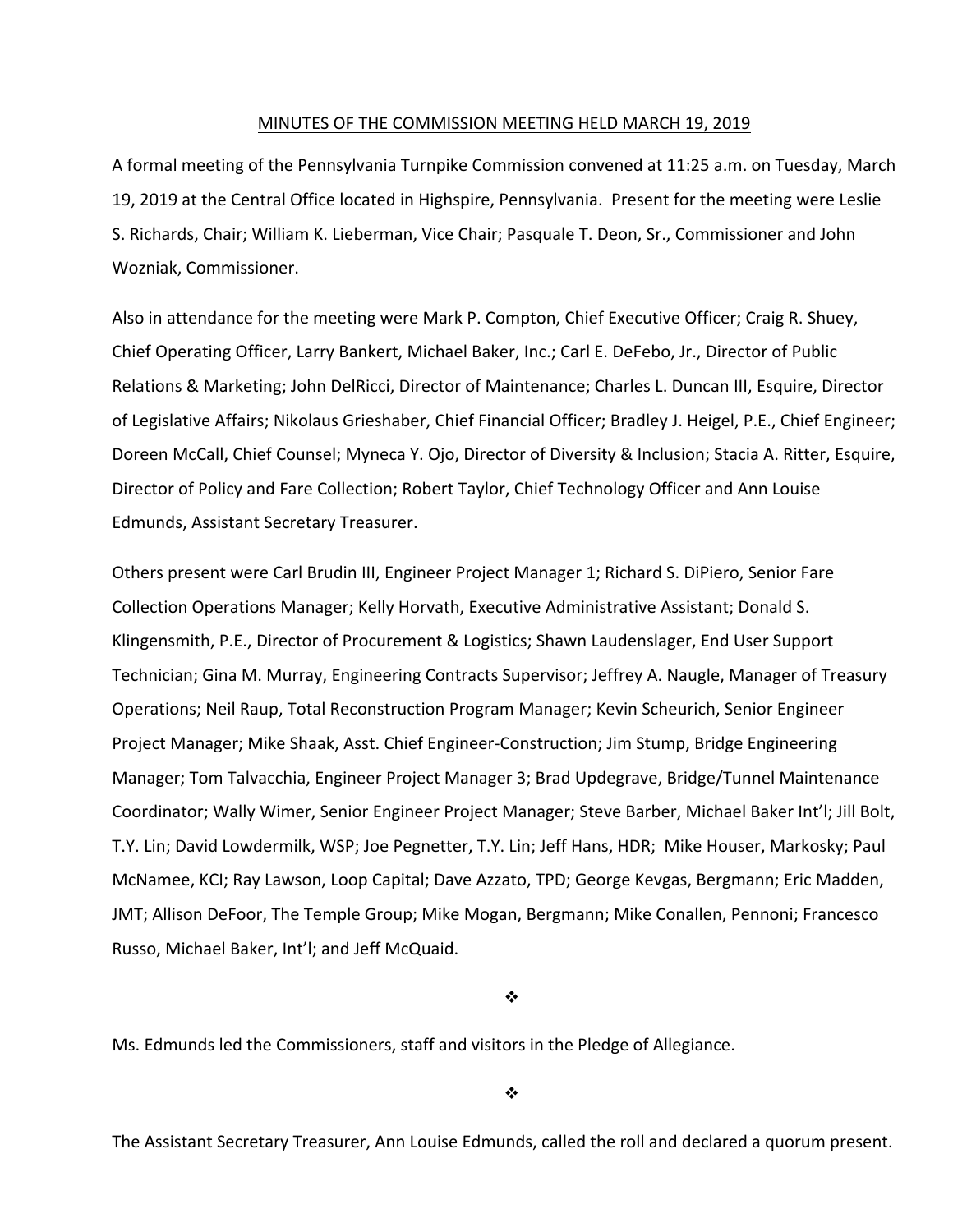$\bullet$ 

# SUNSHINE ANNOUNCEMENT

The Commissioners met in Executive Session prior to today's Formal Agenda Session to consider matters of Personnel, which included a promotion, reorganization, new hires, vacancies, and a request to create, post and fill a position in the IT and Diversity Departments.

The Commissioners also engaged in non‐deliberative, informational discussions regarding various actions and matters, which have been approved at previous public meetings.

❖

#### PUBLIC COMMENT

Ms. Edmunds: The public is welcome to address the Commission regarding items listed on the Agenda or other items not listed on the Agenda that are within the Commission's authority or control.

In order to conduct an orderly and effective meeting, all persons wishing to address the Commission should have signed in a requested time to speak. If you have not done so, you are invited to do so at this time.

There were no requests to address the Commission.

❖

# MINUTES OF THE MEETING

Motion‐That the Minutes of the meeting held March 5, 2019 be approved and filed as submitted ‐was made by Commissioner Deon, seconded by Commissioner Wozniak, and passed unanimously.

 $\cdot$ 

# COMMUNICATIONS

Motion‐That the Commission approves the memos received from the Chief Counsel and the Director of Procurement & Logistics‐was made by Commissioner Deon, seconded by Commissioner Wozniak, and passed unanimously.

❖

#### PERSONNEL

Motion‐That the Commission approves the Personnel as submitted‐was made by Commissioner Deon, seconded by Commissioner Wozniak, and passed unanimously.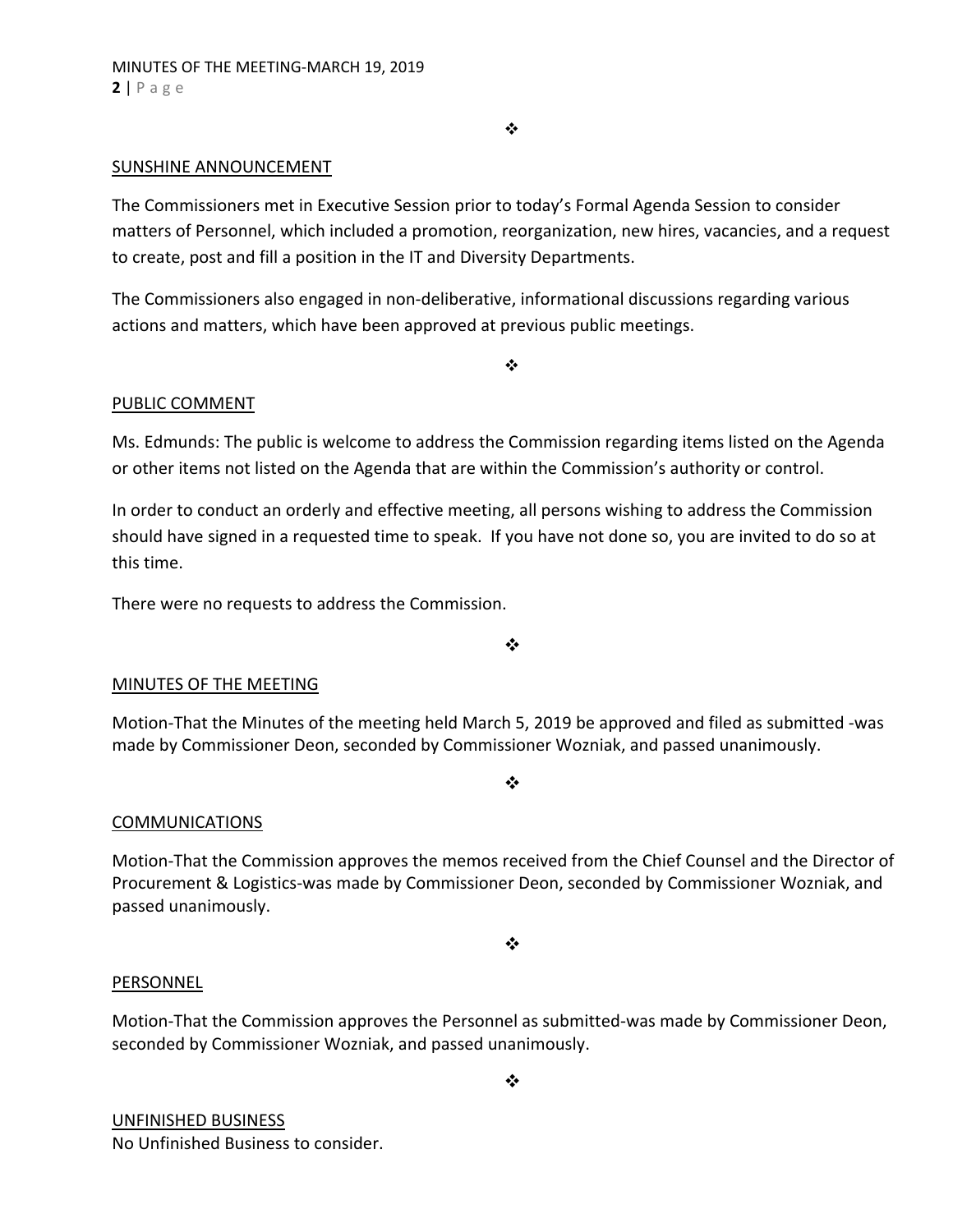# NEW BUSINESS

# POLICY LETTERS

Motion‐That the Commission approves revisions to Policy Letters and Rescind Policy Letters for the items listed in memos "a" and "b":

- a. Adopt Policy 2.23, Fair Employment Practices Committee, to inform personnel of their duties and responsibilities regarding fair employment practices and to reaffirm policies and procedures set forth in Policy Letter 2.02, Equal Employment Opportunity and Policy Letter 3.03, Sexual Harassment and Sexual Discrimination; and rescind Policy 2.02 and Policy 3.03 as they are merged into Policy 2.23;
- b. Revise Policy Letter 2.01, Americans with Disabilities Amendment Act, to reflect operational changes, to be consistent with the Fair Employment Practices Committee policy and to comply with federal, state and local laws regarding disability related employment.

‐was made by Commissioner Deon, seconded by Commissioner Wozniak, and approved unanimously.

#### ❖

#### AGREEMENTS

Motion‐That the Commission approves negotiation and execution of the Agreements, Amendments and a Supplemental Agreement for the items listed in memos "a" through "e":

- a. Amendment to our agreement with PMA Companies for Third Party Administrator services for the Self‐Insured General and Auto Liability programs, exercising the option to renew the agreement for an additional year (July 27, 2019 – July 26, 2020), at a cost of \$51,250.00; also authorize advertising for General and Auto Liability Third Party Claims Administrator (TPA) services;
- b. Supplemental Reimbursement Agreement with the Township of Falls Authority for the Township to provide inspection services for the facility relocation work necessary for the I‐95/I‐276 Interchange project; for an additional \$33,196.79;
- c. Amendment to our agreement with Trion for COBRA administration services, exercising the option to renew the agreement for an additional year (September 1, 2019 – August 31, 2020), at an approximate cost of \$3,600.00;
- d. Settlement Agreement and Release in the case, Toni A. Carran v PTC;
- e. Agreement with BestPass, Inc. for the payment of tolls by customers who purchase vehicles embedded with an Integrated Toll Module (ITM) device that is registered with the Commission.

‐was made by Commissioner Deon, seconded by Commissioner Wozniak, and passed unanimously.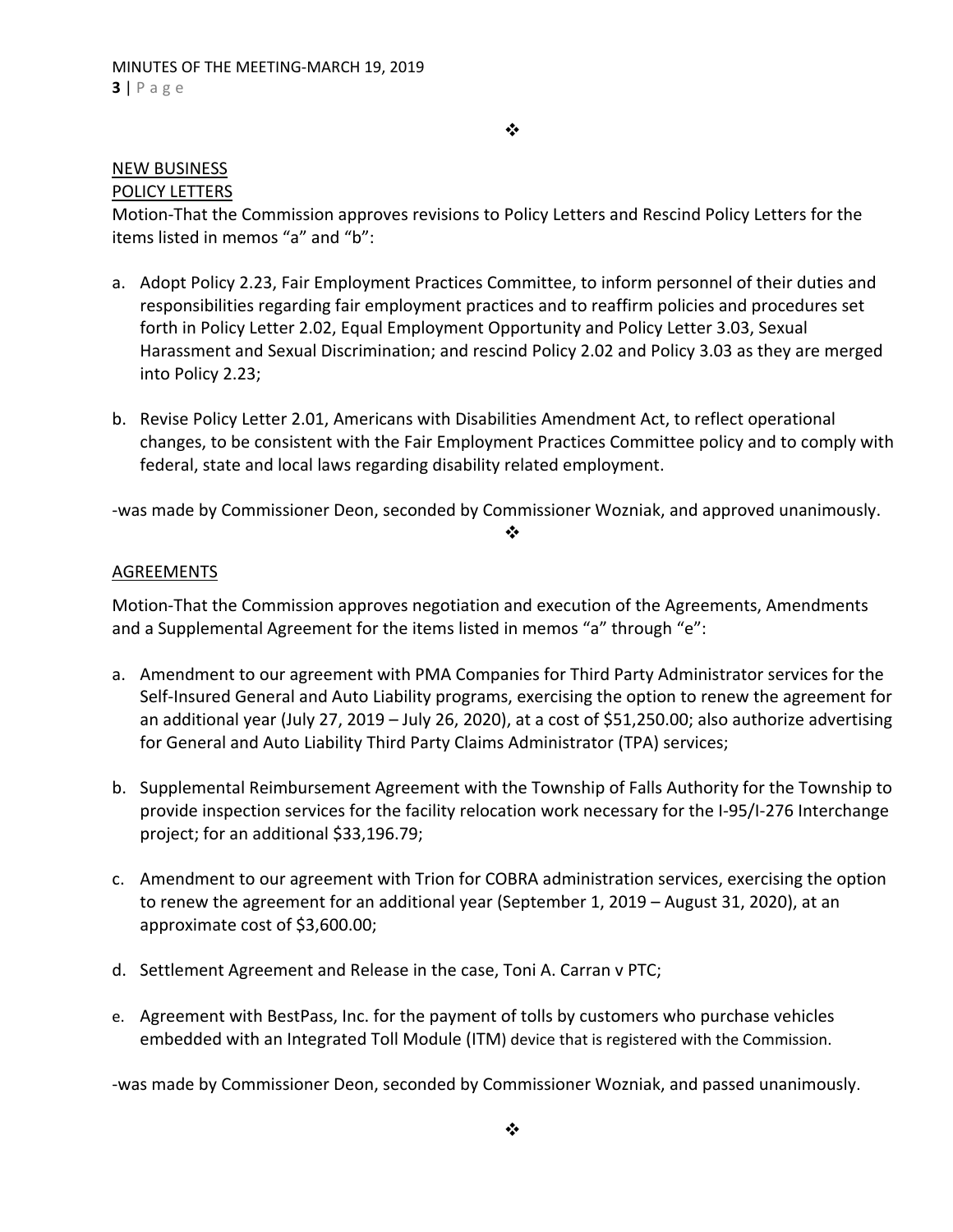#### RIGHT‐OF‐WAY REQUEST

Motion-That the Commission approves the Right-of-Way Requests for the items listed in memos "a" and "b":

- a. Acquisition of Right‐of‐Way #14003‐A (Pennsylvania Department of Transportation), a partial take parcel necessary for the total reconstruction project from MP 28.00 to MP 31.00 by authorizing the appropriate commission officials to execute the required Interagency Agreement, as prepared and approved by the Legal Department; and authorize the execution of other documents that may be required to effectuate the property transfer;
- b. Acquisition of Right‐of‐Way #14S311 (Matthew C. Holden), a total take parcel necessary for construction of the Mon/Fayette Expressway by authorizing payment of \$105,203.55 representing fair market value and pro‐rated taxes to Fee Simple Settlement LLC, escrow agent; authorize the appropriate Commission officials to execute the Agreement of Sale and other documents that may be required for closing; authorize the payment of additional statutory damages as calculated by the Right‐of‐Way Administrator and approved by the Chief Counsel; and payment of fair market value to the property owner is contingent upon his delivery of a deed as prepared by the Legal Department.

‐was made by Commissioner Deon, seconded by Commissioner Wozniak, and passed unanimously.

#### $\cdot$

# ADVERTISING

Motion‐That the Commission approves advertising for Contract #T‐355.00P002‐3‐06 for the replacement of Bridge DB‐242 (S‐36013) at MP 355.62‐was made by Commissioner Deon, seconded by Commissioner Wozniak, and passed unanimously.

 $\bullet^{\bullet}_{\bullet} \bullet$ 

# PURCHASE ORDERS

Motion‐That the Commission approves the Issuance of Purchase Orders for the items listed in memos "a" and " $b$ ":

a. Environmental Systems Research Institute GIS software maintenance and support (March 24, 2019 – March 23, 2020), utilizing the Commonwealth's contract with Environmental Systems Research Institute; at a total award of \$250,210.21;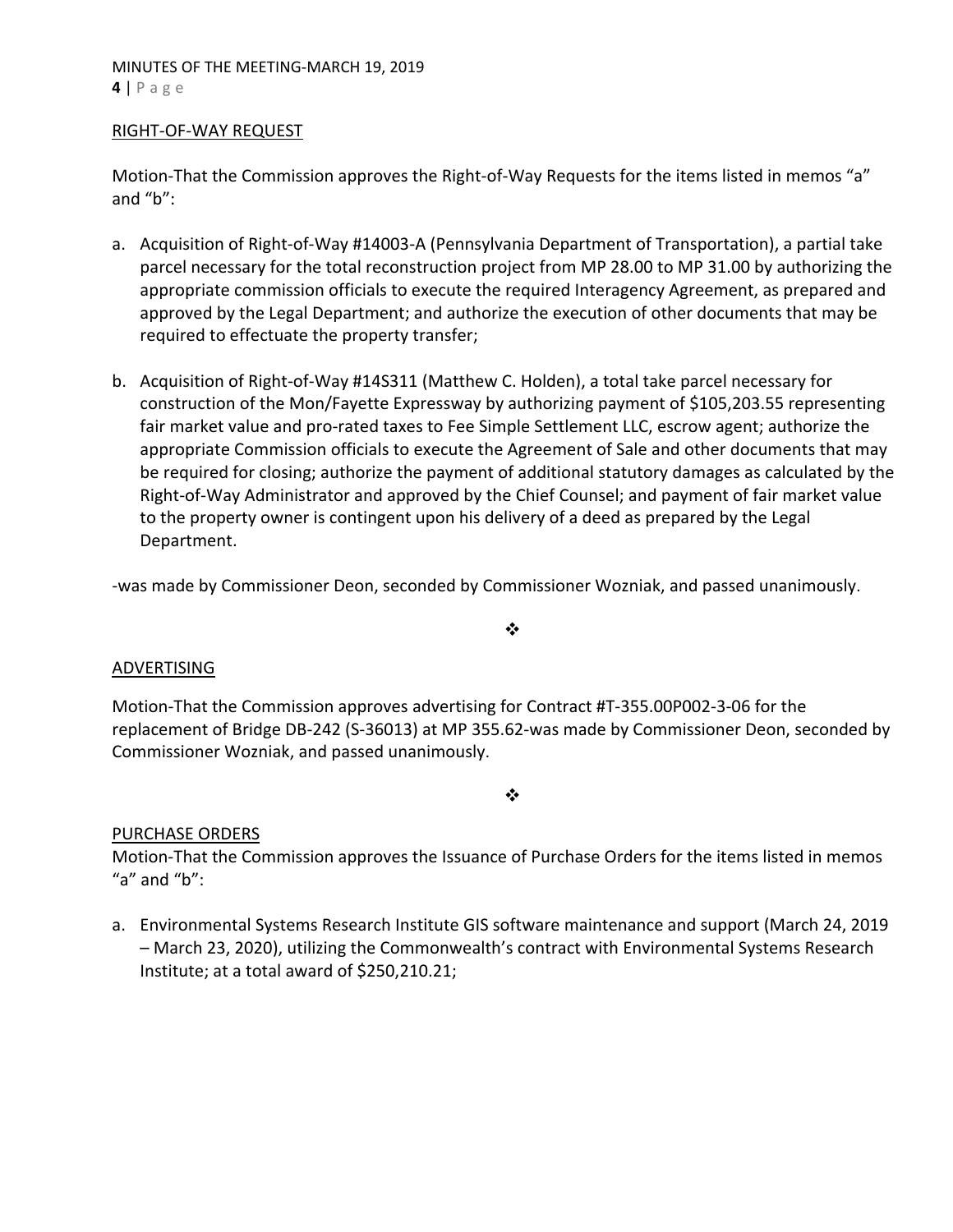b. Job Order Contracts (JOC), exercising the option to renew the agreements for an additional twoyears (April 2, 2019 – April 8, 2021):

| <b>GENERAL</b>                                                |                   |            |
|---------------------------------------------------------------|-------------------|------------|
| Clark Contractors, Inc.                                       | \$3,200,000.00    | District 1 |
| Clark Contractors, Inc.                                       | \$1,200,000.00    | District 2 |
| Clark Contractors, Inc.                                       | \$1,700,000.00    | District 3 |
| Clark Contractors, Inc.                                       | \$750,000.00      | District 4 |
| Clark Contractors, Inc.                                       | \$1,800,000.00    | District 5 |
| <b>TOTAL RENEWAL-GENERAL</b>                                  | \$8,650,000.00    |            |
|                                                               |                   |            |
| <b>ELECTRICAL</b>                                             |                   |            |
| TSB Inc d/b/a Schultheis                                      | \$1,000,000.00    | District 1 |
| TSB Inc d/b/a Schultheis                                      | \$1,000,000.00    | District 2 |
| I.B. Abel, Inc.                                               | 250,000.00<br>\$. | District 3 |
| Clark Contractors, Inc.                                       | \$<br>250,000.00  | District 4 |
| I.B. Abel, Inc.                                               | \$250,000.00      | District 5 |
| TOTAL RENEWAL-ELECTRICAL                                      | \$2,750,000.00    |            |
|                                                               |                   |            |
| <b>PLUMBING</b>                                               |                   |            |
| Clark Contractors, Inc.                                       | \$<br>600,000.00  | District 1 |
| Clark Contractors, Inc.                                       | \$<br>250,000.00  | District 2 |
| <b>Lobar Associates</b>                                       | \$<br>250,000.00  | District 3 |
| Clark Contractors, Inc.                                       | \$<br>250,000.00  | District 4 |
| <b>Lobar Associates</b>                                       | \$<br>250,000.00  | District 5 |
| TOTAL RENEWAL-PLUMBING                                        | \$1,600,000.00    |            |
|                                                               |                   |            |
| <b>HVAC</b>                                                   |                   |            |
| MARC-Service, Inc.                                            | \$1,000,000.00    | District 1 |
| MARC-Service, Inc.                                            | 250,000.00<br>\$  | District 2 |
| <b>Blanski Energy Management</b>                              | \$<br>250,000.00  | District 3 |
| <b>Blanski Energy Management</b>                              | \$<br>250,000.00  | District 4 |
| <b>Blanski Energy Management</b><br><b>TOTAL RENEWAL-HVAC</b> | \$250,000.00      | District 5 |
|                                                               | \$2,000,000.00    |            |
| <b>TOTAL JOC RENEWAL:</b>                                     | \$15,000,000.00   |            |
|                                                               |                   |            |

‐was made by Commissioner Deon, seconded by Commissioner Wozniak, and passed unanimously.

# $\frac{1}{2}$

# AWARD OF CONTRACTS

Motion‐That the Commission approves the Award of Contracts for the items listed in memos "a" and  $^{\prime\prime}$ c":

a. Contract #S‐006.00X002‐3‐13 for installation of signs along the Southern Beltway SR 576, Section 55S between MP S0.00 and MP S19.53, to the lowest responsive and responsible bidder, Power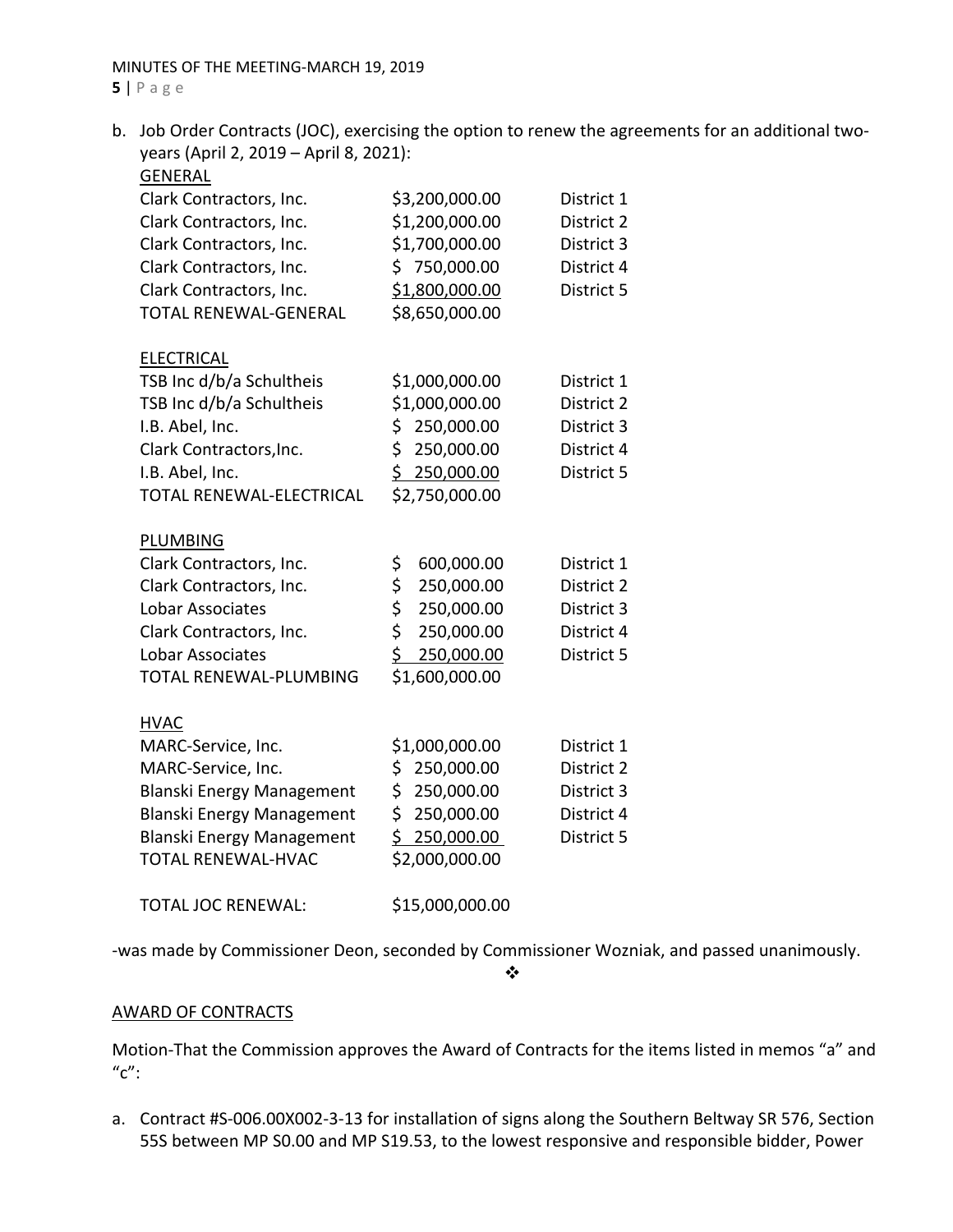Contracting Company; at a not‐to‐exceed amount of \$11,827,818.48 and a contingency of \$550,000.00;

c. Contract #T‐252.39S001‐3‐02 for painting and fencing replacement at various bridge locations between MP 252.39 and MP 261.47, to the lowest responsive and responsible bidder, Amari Painting & Lining LLC; at a total award of \$1,423,440.00 and a contingency of \$50,000.00.

‐was made by Commissioner Deon, seconded by Commissioner Wozniak, and passed unanimously.

Motion-That the Commission approves the Award of a Contract for the item listed in memo "b":

b. Contract #T‐009.00R001‐3‐02 for bituminous resurfacing between MP 9.26 and MP 19.47, to the lowest responsive and responsible bidder, Lindy Paving, Inc.; at a not-to-exceed amount of \$37,225,617.28 and a contingency of \$1,500,000.00;

‐was made by Commissioner Deon, seconded by Commissioner Wozniak; Commissioner Lieberman abstained.

VICE CHAIR LIEBERMAN: I abstain on this item because the vendor is a client of my firm.

❖

# CHANGE ORDERS/FINAL PAYMENTS

Motion‐That the Commission approves the Change Orders and Final Payments for the items listed in memos "a" through "d":

- a. Change Order #1 and Final Payment for Contract #EN‐00184‐03‐05 for bridge repairs between MP A20.00 and MP A130.64 with J.P.S. Construction Co., Inc., for a decrease of \$338,666.44 to reflect the cost of the completed work authorizations and a 170‐day time extension due to delays with the execution of agreements with the adjacent railroad; for a final contract amount of \$2,161,333.56 and final amount due to the contractor of \$108,066.68;
- b. Change Order #6 for Contract T‐355.00P001‐3‐14 for widening and reconstruction of S.R. 0095, Section D20, with James D. Morrissey, Inc. for an increase of \$1,074,811.61 to balance items to actual work completed, changes for drainage, guiderail connectors, tree removal, excavation, superpave mixes, concrete curb, pavement markings, guiderail, geotextile, temporary impact attenuators, erosion control, R‐4 and R‐5 rock, galvanized structural steel and binder mix; for a revised not‐to‐exceed amount of \$123,200,045.74;
- c. Change Order #1 and Final Payment for Contract #A‐115.00R001‐3‐02 for bituminous resurfacing between MP A115.00 and MP A120.40 with Pennsy Supply, Inc. for a decrease of \$271,035.66 to balance items to actual work completed, changes for bridge deck repairs, concrete patching, payment adjustments for asphalt materials, concrete barrier, impact attenuator, E‐Zpass and Toll By Plate fees, a 19‐day time extension due to weather; for a final contract value of \$8,696,505.29 and final amount due to the contractor of \$423,800.33;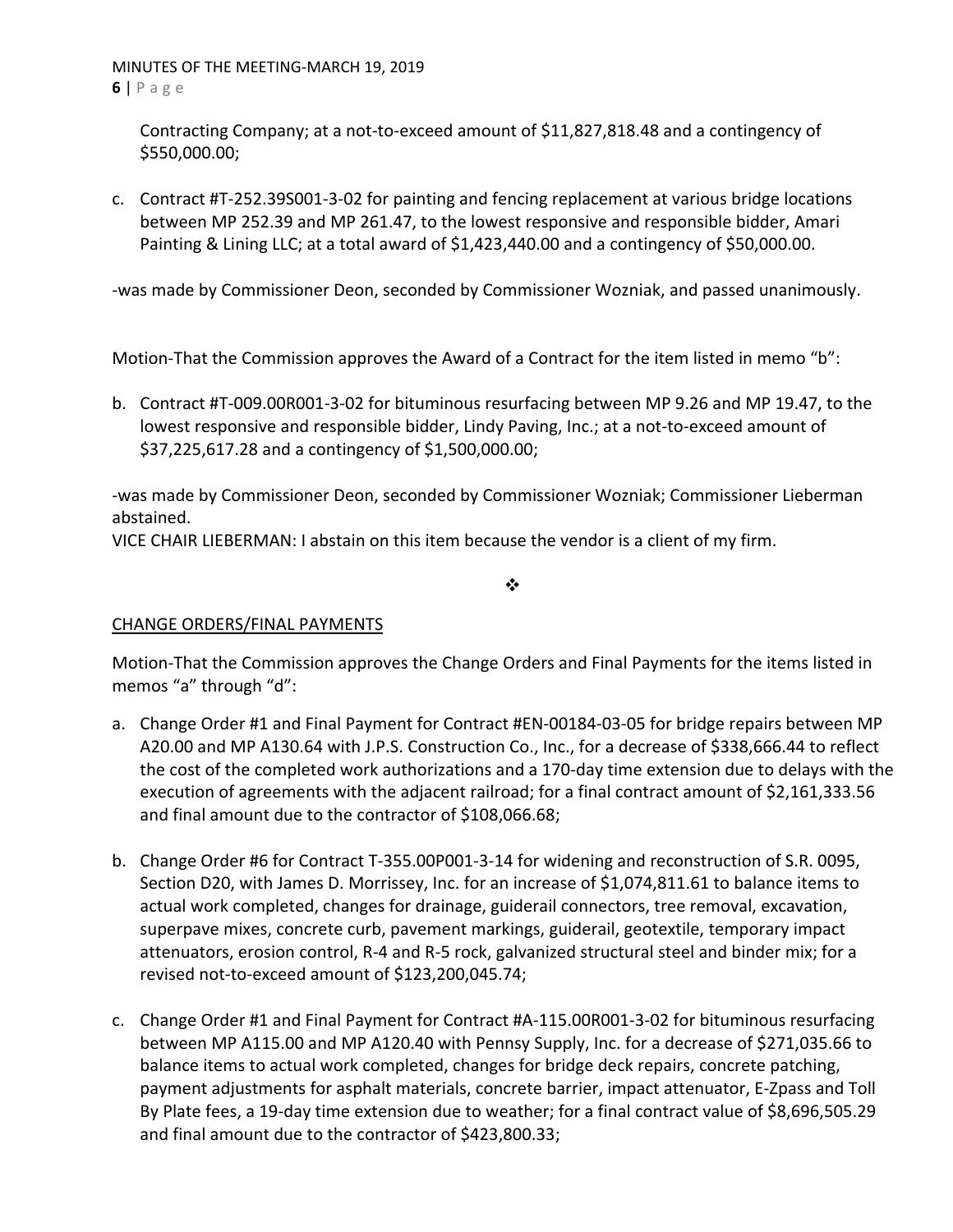MINUTES OF THE MEETING‐MARCH 19, 2019 **7** | Page

d. Change Order #2 and Final Payment for Contract #T‐122.16F001‐3‐02 for western training facility renovations at MP 122.16 EB with JC Orr & Son, Inc., for a decrease of \$5,354.50 to balance items to actual work completed; for a final contract value of \$1,836,205.12 and final amount due to the contractor of \$36,724.10.

‐was made by Commissioner Deon, seconded by Commissioner Wozniak, and passed unanimously.

 $\cdot$ 

# SUPPLEMENTS

Motion‐That the Commission approves the negotiation and execution of the Supplemental Agreements for the items listed in memos "a" through "c":

- a. Supplemental Agreement #2 for design services for the Southern Beltway, US 22 to I‐79, Section 55A-2 with AECOM Technical Services, Inc., for an increase of \$750,000.00 for additional consultation during construction, AMD monitoring, field support and shop drawing reviews; for a revised not‐to‐exceed amount of \$11,450,000.00;
- b. Supplemental Agreement #11 for environmental services for the I‐95/I‐276 Interchange project with KCI Technologies, Inc., for an increase of \$469,120.74 for preliminary environmental and engineering analysis associated with the Delaware River Bridge replacement alternatives analysis; for a revised not‐to‐exceed amount of \$17,139,098.95;
- c. Supplemental Agreement #2 for Fiber Optic Broadband Network project support with Gannett Fleming, Inc. to assist in development of an RFP and the selection process of a firm that can provide the needed operation and maintenance services for the new Network.

‐was made by Commissioner Deon, seconded by Commissioner Wozniak, and passed unanimously.

 $\cdot$ 

# BOND ISSUE

Motion‐That the Commission authorizes the issuance of the Pennsylvania Turnpike Commission's variable rate Turnpike Revenue Refunding Bonds in an aggregate principal amount not to exceed \$200,000,000 (based on par amount) in one or more series or sub‐series, taxable or tax‐exempt, for the purpose of financing the refunding of all or a portion of certain outstanding Turnpike Revenue Bonds, including the funding of necessary reserves; authorizing the execution, delivery and distribution of the following: (1) one or more supplemental trust indentures for the bonds; (2) one or more preliminary official statements or preliminary private placement memoranda; (3) one or more official statements or private placement memoranda; (4) one or more purchase contracts or private placement agreements; (5) agreements for the provision of one or more credit facilities and/or reserve fund credit facilities and any related agreements (TD Bank, N.A.); (6) one or more remarketing agreements (TD Securities); (7) one or more continuing disclosure agreements; (8) one or more interest rate swaps or other derivatives, or amendments to or terminations of existing interest rate